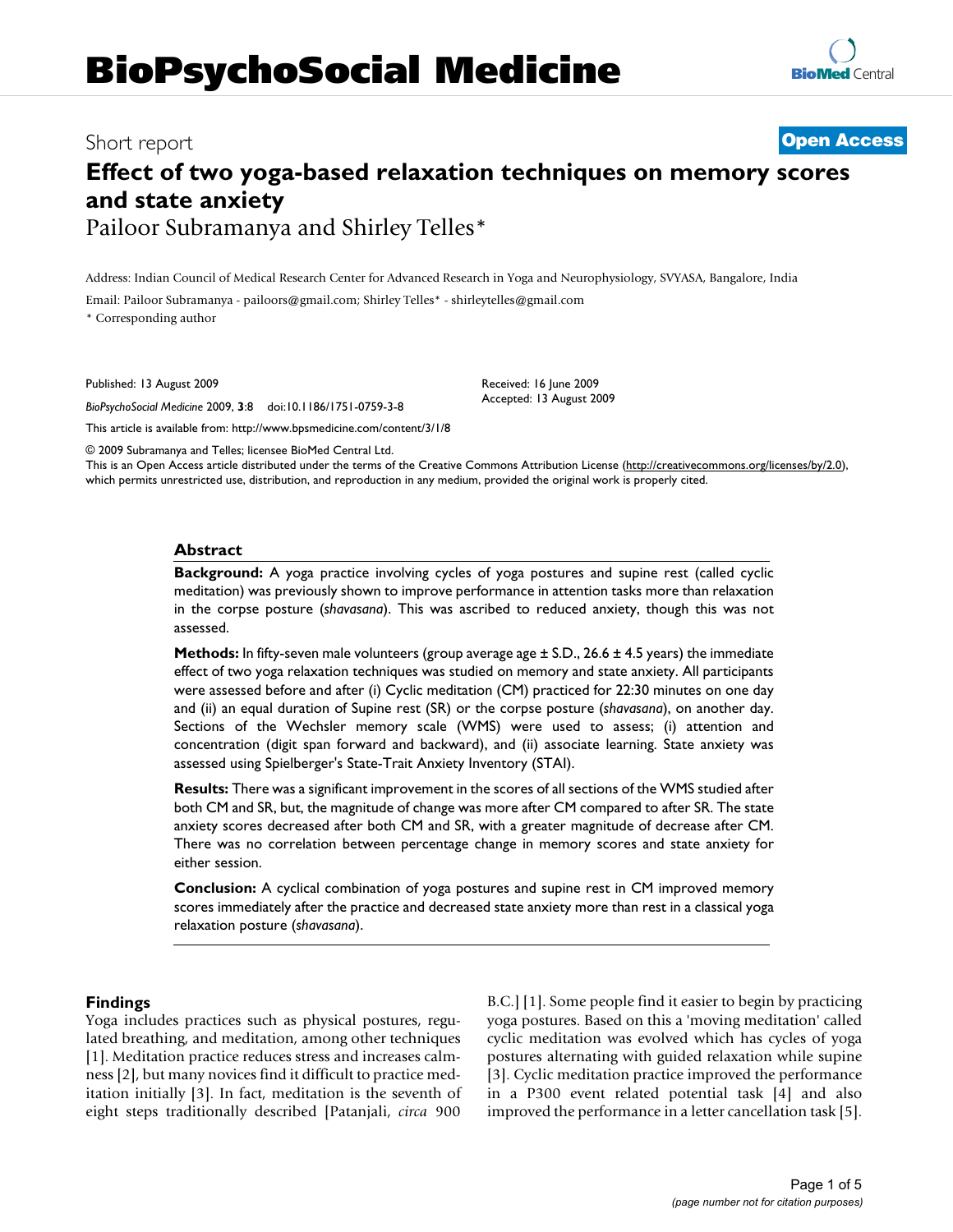Both tasks require selective attention and concentration. The benefits were ascribed to possible stress reducing effects of cyclic meditation, as the practice reduces physiological [\[6,](#page-3-5)[7](#page-3-6)] and cortical [[8](#page-3-7)] arousal. However the effects of cyclic meditation on state anxiety have not been assessed.

In the present study cyclic meditation was compared to an equal duration of supine rest in the corpse posture (*shavasana*), as both are supposed to increase relaxation. Hence, the present study was designed to assess the effects of cyclic meditation and *shavasana* on state anxiety and the performance in memory tasks, to see whether they would change after the practices.

There were 57 male participants, aged between 18 and 40 years (group average age  $\pm$  S.D., 26.6  $\pm$  4.5 years), all with normal health and not on medication. They were residing at a yoga center. All of them had a minimum of 15 years of education and could understand the tasks. Their experience of cyclic meditation and of relaxation in the corpse posture (*shavasana*) was between 6 and 48 months (group average  $20.1 \pm 14.9$  months). The study had been explained to the participants, whose signed informed consent was taken. The Institutional Ethics committee approval was obtained.

All participants were assessed before and after two practice sessions, viz., cyclic meditation (CM) and supine rest (SR) in *shavasana*. At random twenty-nine participants had CM on the first day, and SR the next day. The remaining participants had the reverse schedule. The time of day was kept constant for both sessions of an individual. Sessions were 22:30 minutes in duration.

Memory tasks were selected from the Wechsler memory scale which has been standardized for use in an Indian population. The following sections were selected (i) digit span forward and backward, and (ii) verbal paired associate learning (easy and hard), with 10 items each. The verbal paired associate learning task involved the presentation of ten pairs of unrelated words as three trials. After the three trials the examinee was presented with the first word in each pair and he or she was asked to provide the second word. Out of the ten pairs, six pairs were semantically easy to remember (e.g., table-chair). Where such associations existed, it was described as associate learning, easy. Where there were no such associations the task was described as associate learning, hard. There were six pairs for the easy task and four pairs for the hard task. Each correct answer was scored as '1' (for digit span forward or backward), while for associate learning, each easy answer was scored as '1' and difficult or hard answer as '2'. This was based on the conventional scoring for Wechsler memory scale [[9](#page-3-8)]. Parallel worksheets were prepared, changing the digits and words to eliminate serial testing artifacts when retesting [[10\]](#page-4-0).

State anxiety was assessed using the Spielberger's State-Trait Anxiety Inventory at the beginning and end of the CM and SR sessions, after the memory tasks.

Test sheets were blind scored by a person who was unaware about the participant's practice session or whether the assessments were before or after a practice session.

During cyclic meditation participants kept their eyes closed and followed pre-recorded instructions. The emphasis was on carrying out the practice slowly, with awareness and relaxation. The practice has been detailed in earlier reports [\[4](#page-3-3)[,6\]](#page-3-5), but is described here in brief. The practice begins with isometric contraction of the muscles of the body while supine (1:00 min), followed by a standing posture (2:20 min), and two side bending postures (3:50 min). This is followed once more by a standing posture (2:20 min), a forward bending posture (1:30 min) and a backward bending posture (1:30 min). These yoga postures are followed by 10:00 min of guided relaxation while supine, with instructions to relax different parts of the body while being aware of them.

Relaxation in the corpse posture (*shavasana*) or supine rest was for the same duration, i.e., 22:30 min. This is a classic yoga posture, intended for relaxation [\[11](#page-4-1)]. Here, participants lie flat on the ground with their legs apart, arms away from the sides of the body, palms facing upwards and the eyes closed. During the training, participants had been instructed to attempt to remain relaxed while being aware of body sensations during *shavasana*.

Data were analyzed using SPSS (Version 16.0). There were separate repeated measures analyses of variance (ANO-VAs) for each of the assessments, with two Within Subjects factors [i.e., States (before, after) and Sessions (CM, SR)]. *Post-hoc* analysis was with Bonferroni adjustment, comparing after with before values. The percentage change in each of the memory tasks {(where percentage change was [(After-value/Before-value\*100)-100]} was tested for correlation with state anxiety using the Pearson correlation test.

Digit span forward scores differed significantly between Sessions (F = 4.1,  $p = 0.048$ ), and between States (F = 286.4,  $p < 0.001$ , with a significant interaction between them (F = 13.4,  $p < 0.001$ ). Digit span backward scores also differed between Sessions ( $F = 15.7$ ,  $p < 0.001$ ), and States ( $F = 124.4$ ,  $p < 0.001$ ) with a significant interaction between them (F =  $37.9$ , p < 0.001). Similarly, associate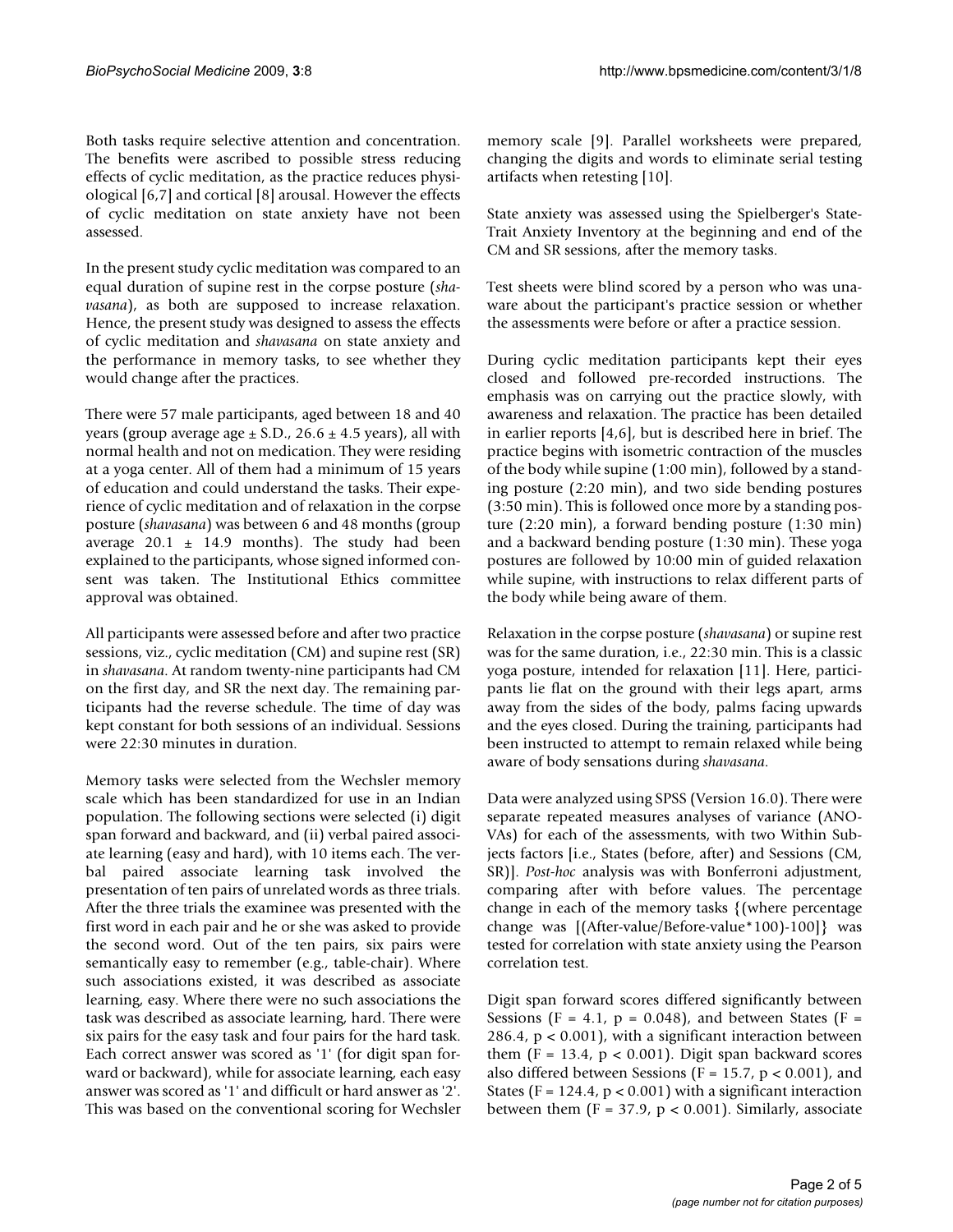<span id="page-2-0"></span>a)













#### Change in scores (mean ± SD) of (a) Digi iety, before and **Figure 1** after CM and SR t-span forward and backward, (b) Associate learning, easy and hard, and (c) State anx-

**Change in scores (mean ± SD) of (a) Digit-span forward and backward, (b) Associate learning, easy and hard, and (c) State anxiety, before and after CM and SR**. \*\*\* p < 0.001, after compared to before (*post-hoc* analysis).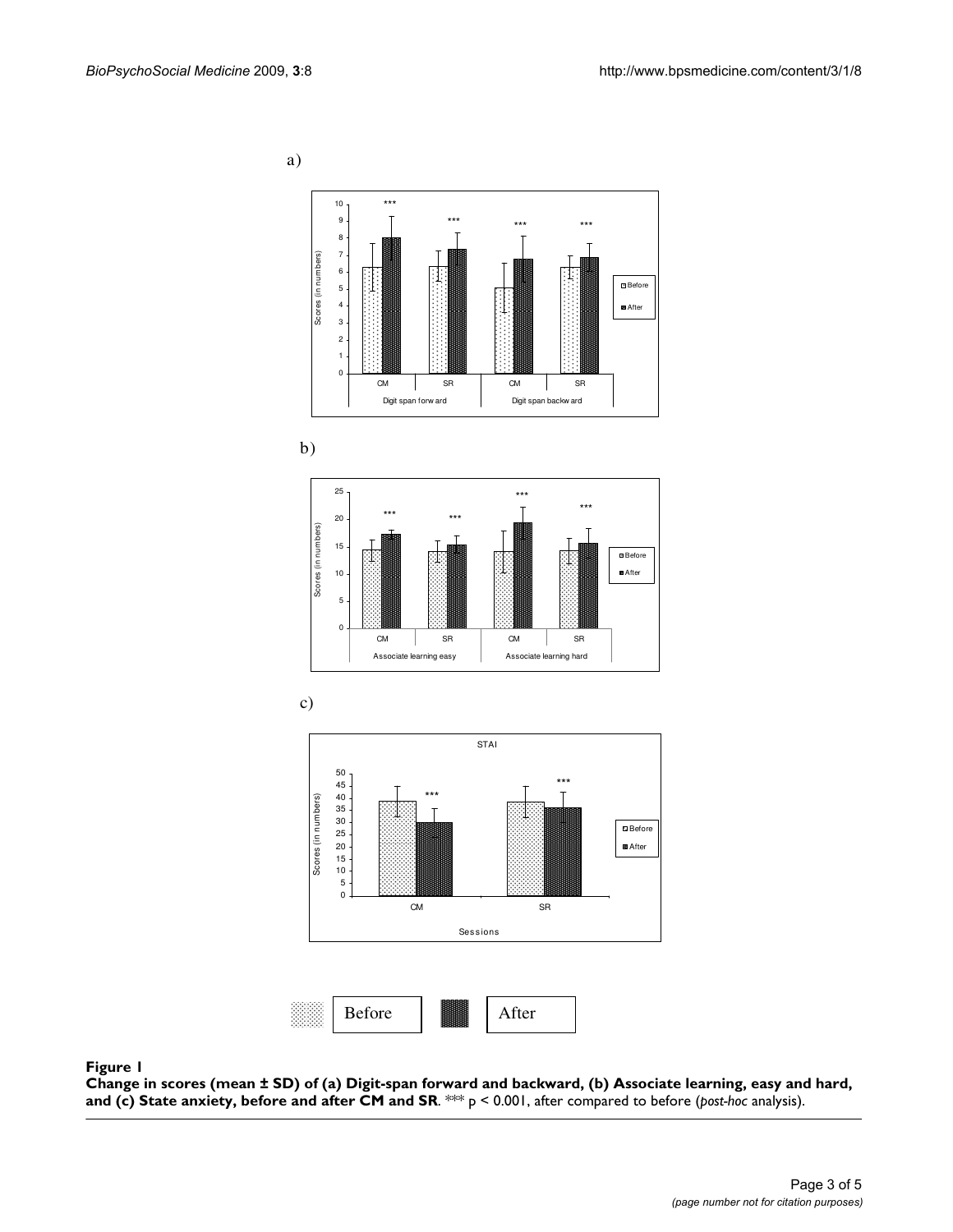learning, easy scores differed significantly between Sessions (F = 16.5, p < 0.001), and States (F = 237.9, p < 0.001), with the interaction between the two being significant (F = 37.1,  $p < 0.001$ ). Also, for associate learning, hard, the scores differed significantly between Sessions (F  $= 16.4$ , p < 0.001) and States (F = 268.5, p < 0.001), with a significant interaction between them ( $F = 94.4$ ,  $p <$ 0.001).

The state anxiety scores also differed significantly between Sessions (F = 54.9, p < 0.001), and States (F = 175.5, p < 0.001), with a significant interaction between them  $(F =$  $178.8$ ,  $p < 0.001$ ).

A significant interaction between factors, suggests that the two factors are not independent of each other, or one factor may be modified by the other factor.

*Post-hoc* analyses showed that following both CM and SR there was a significant increase in digit span forward scores (p < 0.001 in both cases), digit span backward scores (p < 0.001 in both cases), associate learning, easy (p  $<$  0.001 in both cases) and associate learning, hard (p  $<$ 0.001 in both cases). State anxiety scores decreased after both CM and SR (p < 0.001 in both cases). All values for *post-hoc* analyses were Bonferroni adjusted (Figure [1\)](#page-2-0).

The increase in scores for the digit span and associate learning tasks following CM was greater [digit span forward (27.7 percent), backward (33.5 percent), associate learning, easy (20.7 percent), and associate learning hard (37.7 percent)] than the increase following SR [digit span forward (16.1 percent), backward (9.2 percent), associate learning, easy (9.4 percent), and associate learning, hard (10.6 percent)]. Also, there was a greater magnitude of decrease in state anxiety after CM (22.4 percent) compared to after SR (5.6 percent). The digit span tests assess attention, concentration and primary working memory [[12](#page-4-2)]. Earlier studies have shown that CM practice increases selective attention more than an equal duration of supine rest [[4](#page-3-3),[5](#page-3-4)]. The present results suggest that primary working memory also improves with CM practice. Verbal paired associate learning assesses integration of information and episodic memory. The present results suggest an improvement in these aspects of memory after both CM and SR, with a greater magnitude of increase after CM.

Cyclic meditation involves movement, and such practices (another example being Tai-Chi-Qui-Gong) have been described as 'moving meditations' [[13](#page-4-3)]. These techniques are described as meditations because during these practices practitioners ideally assume a meditative state of mind. This is characterized by interoception, awareness of body sensations, and relaxation [\[14](#page-4-4)]. Hence though these moving meditations differ from the classic description of meditation, in which the practitioners remain seated, keeping as still as possible, the mental state in both practices is supposed to be comparable.

The present results suggest that movement as a part of cyclic meditation may actually facilitate performance in attention and memory tasks more than an equal duration of time in a conventional relaxation posture (*shavasana*). A major drawback of the study is that participants were residing at the yoga center, and though they were not specifically told about the previous studies, they had access to them and this could have influenced their performance and hence the outcome. An attempt would be made to conduct the assessments on participants who are trained in CM but have no access to the findings reported earlier.

# **Conflict of interests**

PS and ST have no conflicts of interest in relation to this article.

# **Authors' contributions**

PS carried out the assessments, the data analysis and participated in compiling the manuscript. ST conceived and designed the study, and compiled the manuscript. Both authors read and approved the final manuscript.

# **Acknowledgements**

The authors gratefully acknowledge H.R. Nagendra, Ph.D. who derived the cyclic meditation technique from an ancient yoga text. The funding from the Indian Council of Medical Research (ICMR), Government of India, as part of a grant (Project No. 2001-05010) towards the Centre for Advanced Research in Yoga and Neurophysiology (CAR-Y&N) is also gratefully acknowledged.

# **References**

- <span id="page-3-0"></span>1. Taimini IK: **The science of yoga.** Madras, India: The Theosophical Publishing House; 1986
- <span id="page-3-1"></span>2. Oman D, Shapiro SL, Thoresen CE, Plante TG, Flinders T: **[Medita](http://www.ncbi.nlm.nih.gov/entrez/query.fcgi?cmd=Retrieve&db=PubMed&dopt=Abstract&list_uids=18400671)[tion lowers stress and supports forgiveness among college](http://www.ncbi.nlm.nih.gov/entrez/query.fcgi?cmd=Retrieve&db=PubMed&dopt=Abstract&list_uids=18400671) [students: a randomized controlled trial.](http://www.ncbi.nlm.nih.gov/entrez/query.fcgi?cmd=Retrieve&db=PubMed&dopt=Abstract&list_uids=18400671)** *J Am Coll Health* 2008, **56(5):**569-578.
- <span id="page-3-2"></span>3. Nagendra HR, Nagarathna R: **New perspectives in stress management.** Bangalore, India: Swami Vivekananda Yoga Prakashan; 1997.
- <span id="page-3-3"></span>4. Sarang SP, Telles S: **[Changes in P300 following two yoga-based](http://www.ncbi.nlm.nih.gov/entrez/query.fcgi?cmd=Retrieve&db=PubMed&dopt=Abstract&list_uids=17145677) [relaxation techniques.](http://www.ncbi.nlm.nih.gov/entrez/query.fcgi?cmd=Retrieve&db=PubMed&dopt=Abstract&list_uids=17145677)** *Int J Neurosci* 2006, **116(12):**1419-1430.
- <span id="page-3-4"></span>5. Sarang SP, Telles S: **[Immediate effect of two yoga based relax](http://www.ncbi.nlm.nih.gov/entrez/query.fcgi?cmd=Retrieve&db=PubMed&dopt=Abstract&list_uids=18065059)[ation techniques on performance in a letter-cancellation](http://www.ncbi.nlm.nih.gov/entrez/query.fcgi?cmd=Retrieve&db=PubMed&dopt=Abstract&list_uids=18065059) [task.](http://www.ncbi.nlm.nih.gov/entrez/query.fcgi?cmd=Retrieve&db=PubMed&dopt=Abstract&list_uids=18065059)** *Percept Mot Skills* 2007, **105(2):**379-385.
- <span id="page-3-5"></span>6. Sarang PS, Telles S: **[Oxygen consumption and respiration dur](http://www.ncbi.nlm.nih.gov/entrez/query.fcgi?cmd=Retrieve&db=PubMed&dopt=Abstract&list_uids=16838123)[ing and after two yoga relaxation techniques.](http://www.ncbi.nlm.nih.gov/entrez/query.fcgi?cmd=Retrieve&db=PubMed&dopt=Abstract&list_uids=16838123)** *Appl Psychophysiol Biofeedback* 2006, **31(2):**143-153.
- <span id="page-3-6"></span>7. Patra S, Telles S: **[Positive impact of cyclic meditation on sleep.](http://www.ncbi.nlm.nih.gov/entrez/query.fcgi?cmd=Retrieve&db=PubMed&dopt=Abstract&list_uids=19564829)** *Med Sci Monit* 2009, **15(7):**CR375-81.
- <span id="page-3-7"></span>8. Subramanya P, Telles S: **Changes in midlatency auditory evoked potentials following two yoga-based relaxation techniques.** *Clin EEG Neurosci* 2009, **40(3):**190-195.
- <span id="page-3-8"></span>9. Winocur G, Weiskrantz L: **[An investigation of paired-associate](http://www.ncbi.nlm.nih.gov/entrez/query.fcgi?cmd=Retrieve&db=PubMed&dopt=Abstract&list_uids=1272517) [learning in amnesic patients.](http://www.ncbi.nlm.nih.gov/entrez/query.fcgi?cmd=Retrieve&db=PubMed&dopt=Abstract&list_uids=1272517)** *Neuropsychologia* 1976, **14:**97-110.